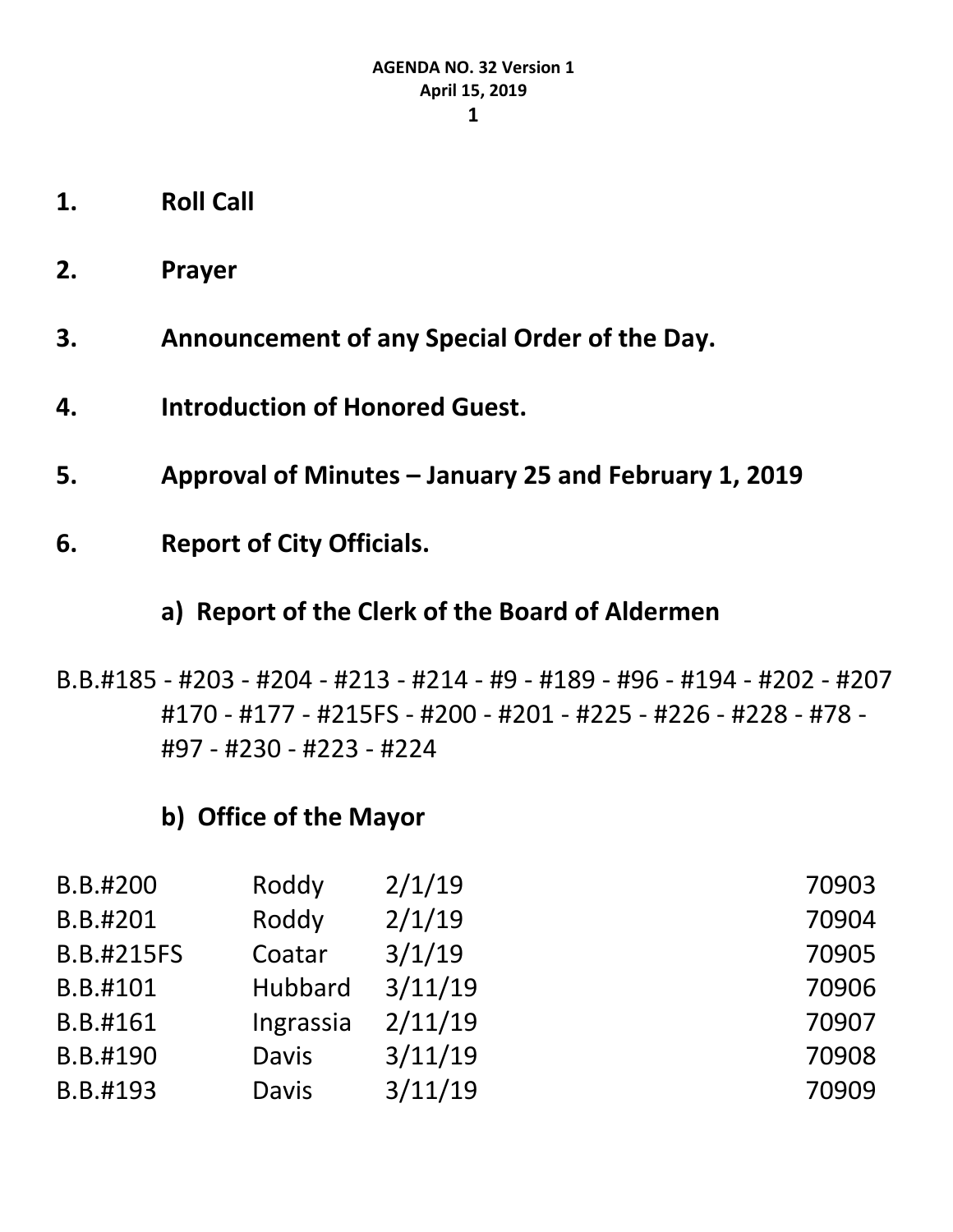# **b) Office of the Mayor – (cont.)**

| B.B.#203       | Ingrassia      | 2/21/19 | vetoed |
|----------------|----------------|---------|--------|
| <b>B.B.#9</b>  | Ingrassia      | 2/14/19 | 70910  |
| B.B.#170       | J. Boyd        | 2/14/19 | 70911  |
| B.B.#185       | Vaccaro        | 2/14/19 | 70912  |
| B.B.#204       | Oldenburg      | 2/14/19 | 70913  |
| B.B.#213       | <b>Navarro</b> | 2/14/19 | 70914  |
| B.B.#214       | Moore          | 2/14/19 | 70915  |
| B.B.#223       | J. Boyd        | 2/14/19 | 70916  |
| B.B.#225       | Oldenburg      | 2/14/19 | 70917  |
| <b>B.B.#78</b> | Moore          | 3/19/19 | 70918  |
| B.B.#96        | Ingrassia      | 3/19/19 | 70919  |
| B.B.#97        | Moore          | 3/19/19 | 70920  |
| B.B.#177       | Guenther       | 3/19/19 | 70921  |
| B.B.#194       | Moore          | 3/19/19 | 70922  |
| B.B.#202       | Cohn           | 3/19/19 | 70923  |
| B.B.#224       | J. Boyd        | 3/19/19 | 70924  |
| B.B.#226       | Navarro        | 3/19/19 | 70925  |
| B.B.#189       | Ingrassia      | 2/21/19 | 70926  |
| B.B.#207       | Coatar         | 2/21/19 | 70927  |
| B.B.#228       | Vollmer        | 2/21/19 | 70928  |
| B.B.#230       | Moore          | 2/21/19 | 70929  |

## **c) Office of the President**

none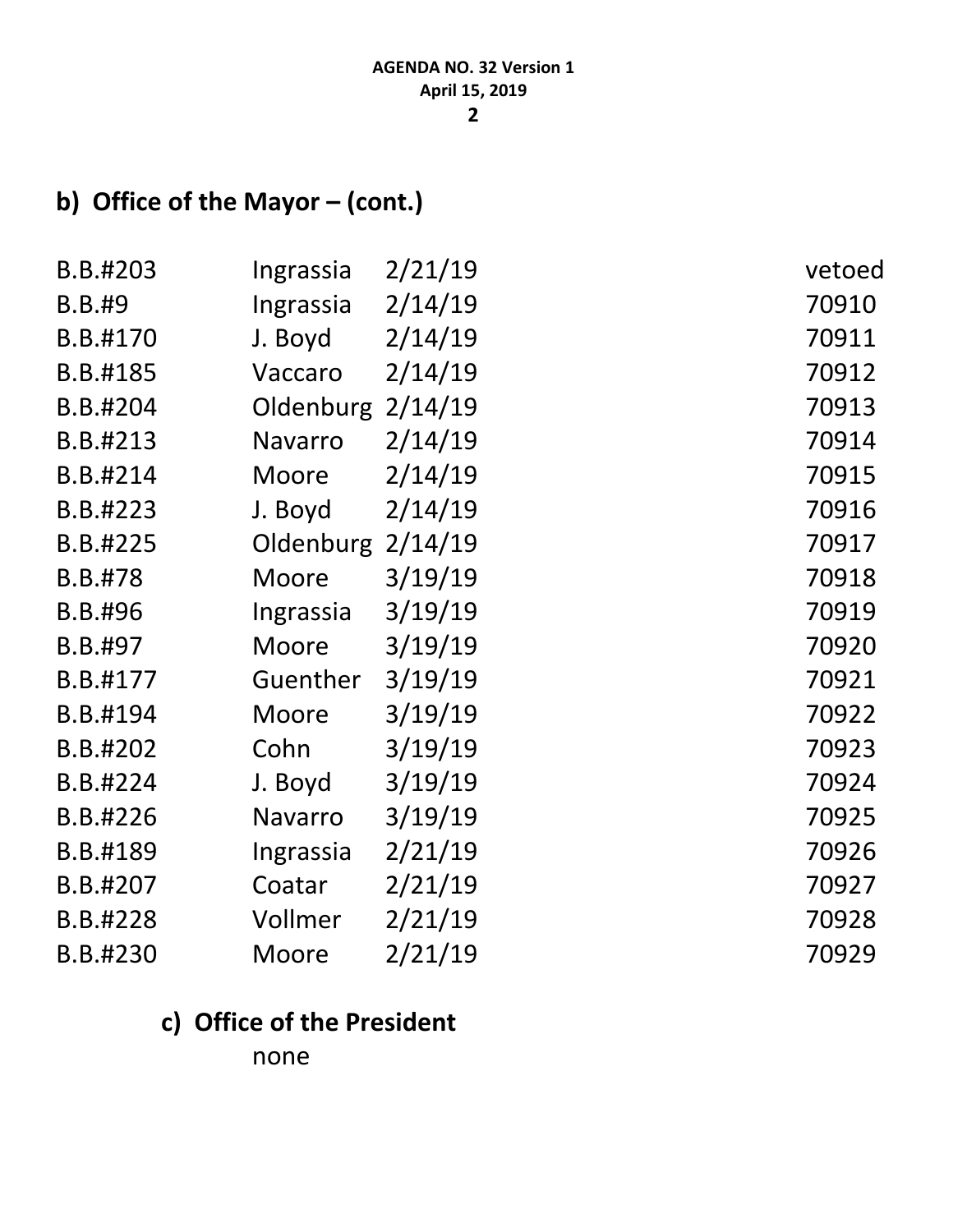- 
- **7. Petitions and Communications.** none

### **8. Board Bills for Perfection – Informal Calendar.**

- LEG B.B.#146CSAA Coatar/Ogilvie An ordinance repealing the first paragraph of Section 2, of Ordinance No. 66193, approved March 10, 2004, codified as Section 2.08.330 of the City Revised Code of Ordinances, pertaining to the nominating process for a nonpartisan candidate, and in lieu thereof inserting a new first paragraph in Section 2, changing said process so that nonpartisan candidates may be nominated by a petition signed by registered voters, rather than a certificate signed by registered electors; and containing an emergency clause.
- TC B.B.#104CSAA Davis An ordinance enlarging the boundaries of the Port Authority of the City of St. Louis Port District, subject to the approval of the Missouri Highways and Transportation Commission, and authorizing certain actions in connection therewith.
- STR B.B.#227-Oldenburg -An ordinance relating to the undergrounding requirements set forth in Chapter 23.42 of the Revised Code; repealing Sections 23.42.010, 23.42.030 through, 23.42.050, and 23.42.070 of the Revised Code expanding the scope and applicability of the underground district.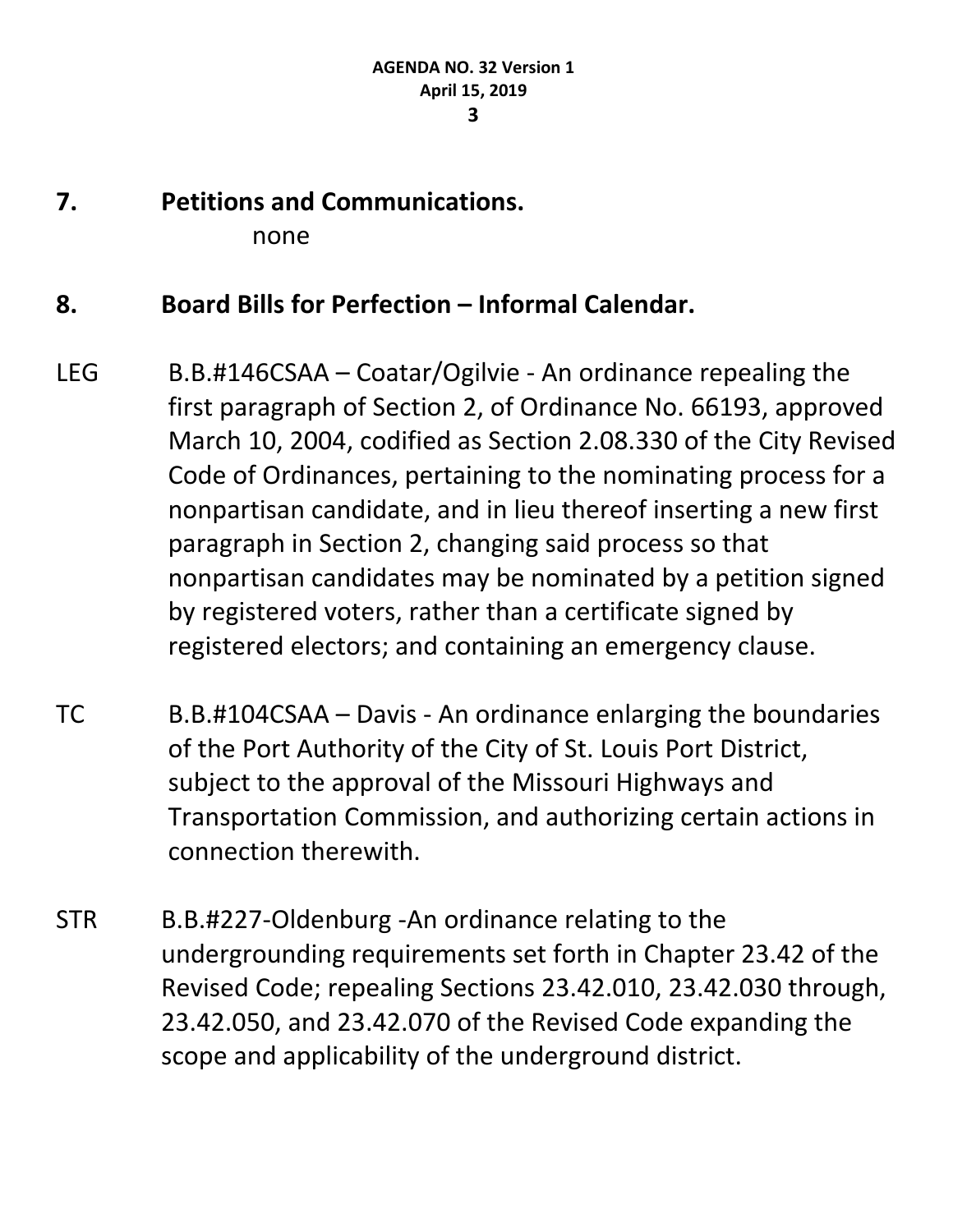### **9. Board Bills for Third Reading - Informal Calendar.**

- TC B.B.#191-Davis -An ordinance recommended and approved by the Airport Commission, the Comptroller and the Board of Estimate and Apportionment, making certain findings with respect to the transfer of up to Thirteen Million Seven Hundred Twenty-Seven Thousand Seven Hundred Sixty-Nine Dollars (\$13,727,769) of excess moneys that The City of St. Louis the owner and operator of St. Louis Lambert International Airport, intends to transfer from the Debt Service Stabilization Fund to the Airport Revenue Fund.
- PS B.B.#222 J. Boyd An ordinance recommended by the Board of Estimate and Apportionment authorizing and directing the City to issue and sell its general obligation bonds in various Series, in an aggregate principal amount of not to exceed \$40,000,000 of which no more than \$6,000,000 in aggregate Principal amount shall be issued annually) for the purpose of Stabilizing, within the limits described in the City's Proposition NS (Neighborhood Stablilization) Ordinance; containing an Emergency clause.
- **10. Resolutions – Informal Calendar.** none
- **11. First Reading of Board Bills.** none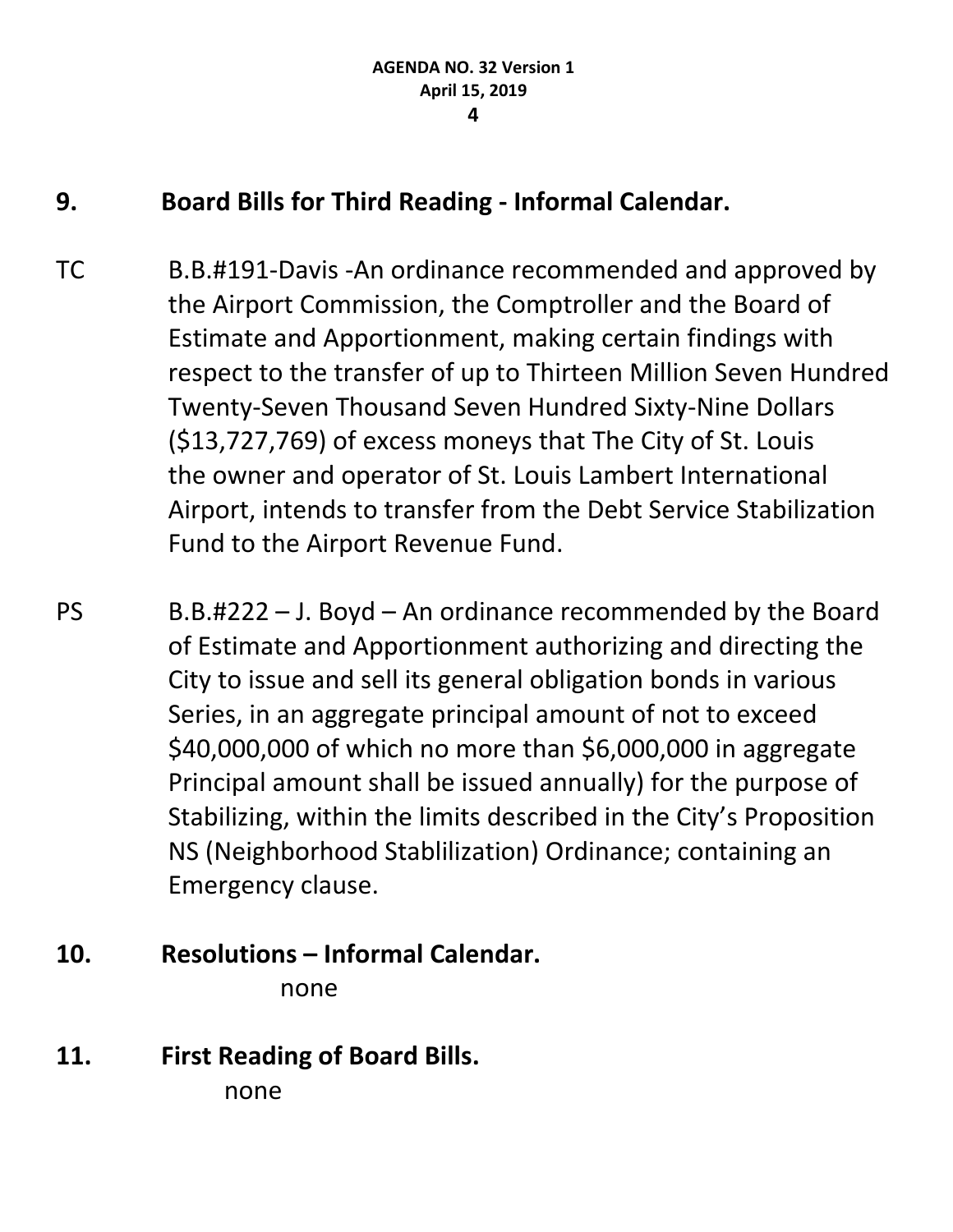- **12. Reference to Committee of Board Bills** None
- **13. Second Reading and Report of Standing Committees**  none
- **14. Report of Special Committees** None

### **15. Perfection Consent Calendar.**

- STR B.B.#236-Roddy An ordinance recommended by the Board of Public Service to conditionally vacate above surface, surface and sub-surface rights for vehicle, equestrian and pedestrian travel in a section of Spring beginning approximately 445 feet south of Forest Park and continuing southwardly 30 feet to its terminus at Market/Interstate 64 in the City.
- HUDZ B.B.#192 Davis- An ordinance establishing and creating a Planned Unit Development District for a portion of City Blocks 3926 and 4585 to be known as the "Olive West Planned Unit Development District".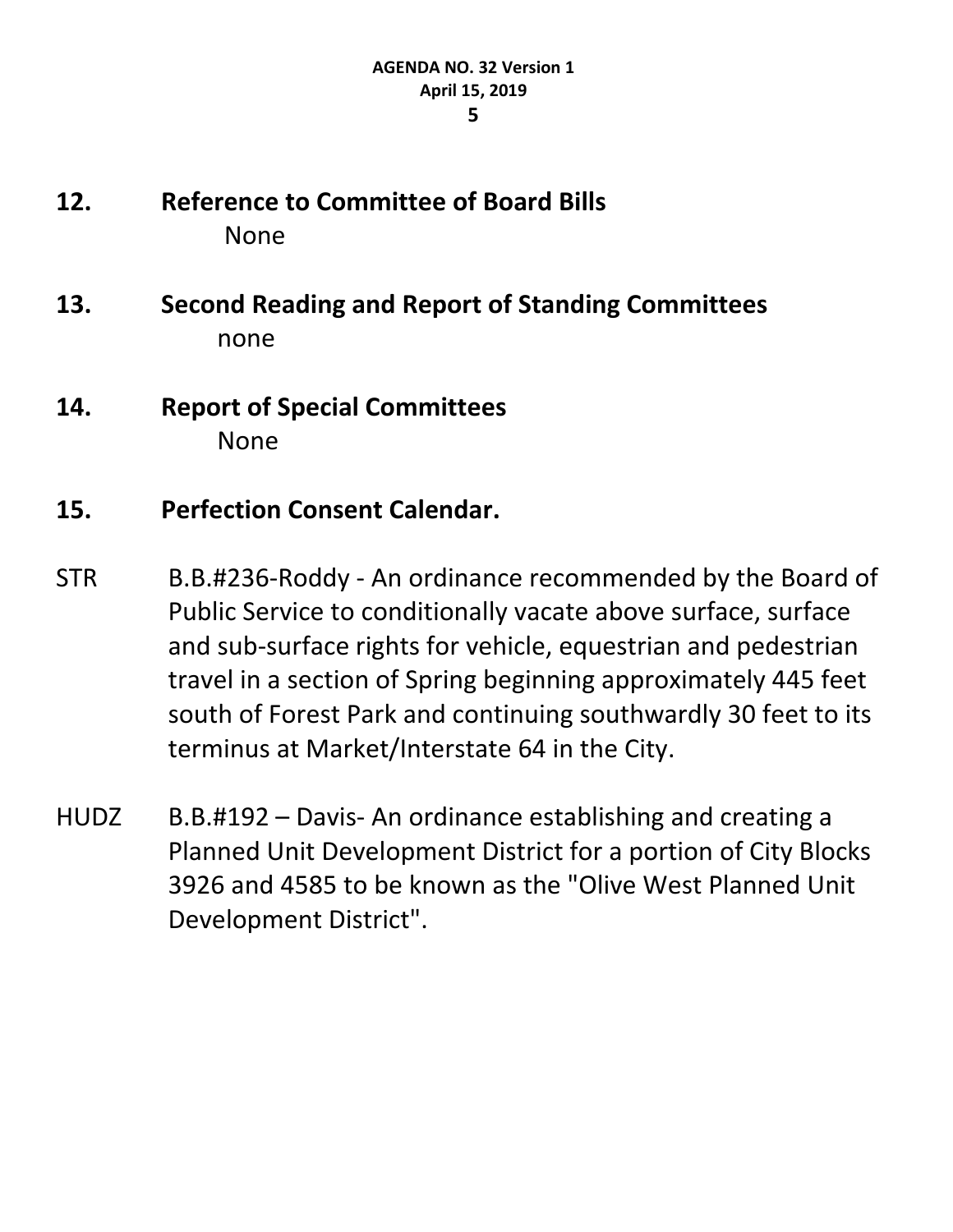## **15. Perfection Consent Calendar – (cont.)**

- HH B.B.#233-Arnowitz -An Ordinance authorizing and directing the Director of the Department of Human Services, to accept funding in an amount not to exceed fifteen thousand dollars (\$15,000) from the OASIS Institute and to enter into and execute agreements with the OASIS Institute in substantially the same form as Exhibit A and Exhibit B, attached hereto and incorporated herein by reference, for the purpose of providing two fall prevention programs for older adults; appropriating said funds and authorizing the Director of the Department of Human Services, upon approval of the Board of Estimate and Apportionment, to expend such funds as permitted by the agreements; and containing an emergency clause.
- HH B.B.#234-Arnowitz -An Ordinance authorizing and directing the Director of the Department of Human Services, to enter into and execute an agreement with the Missouri Association of Area Agencies on Aging (MA4) for the purpose of providing certain home and community based services in an amount not to exceed seventeen thousand dollars (\$17,000); appropriating said funds and authorizing the Director of the Department of Human Services, upon approval of the Board of Estimate and Apportionment, to expend such funds as permitted by the agreement; and containing an emergency clause.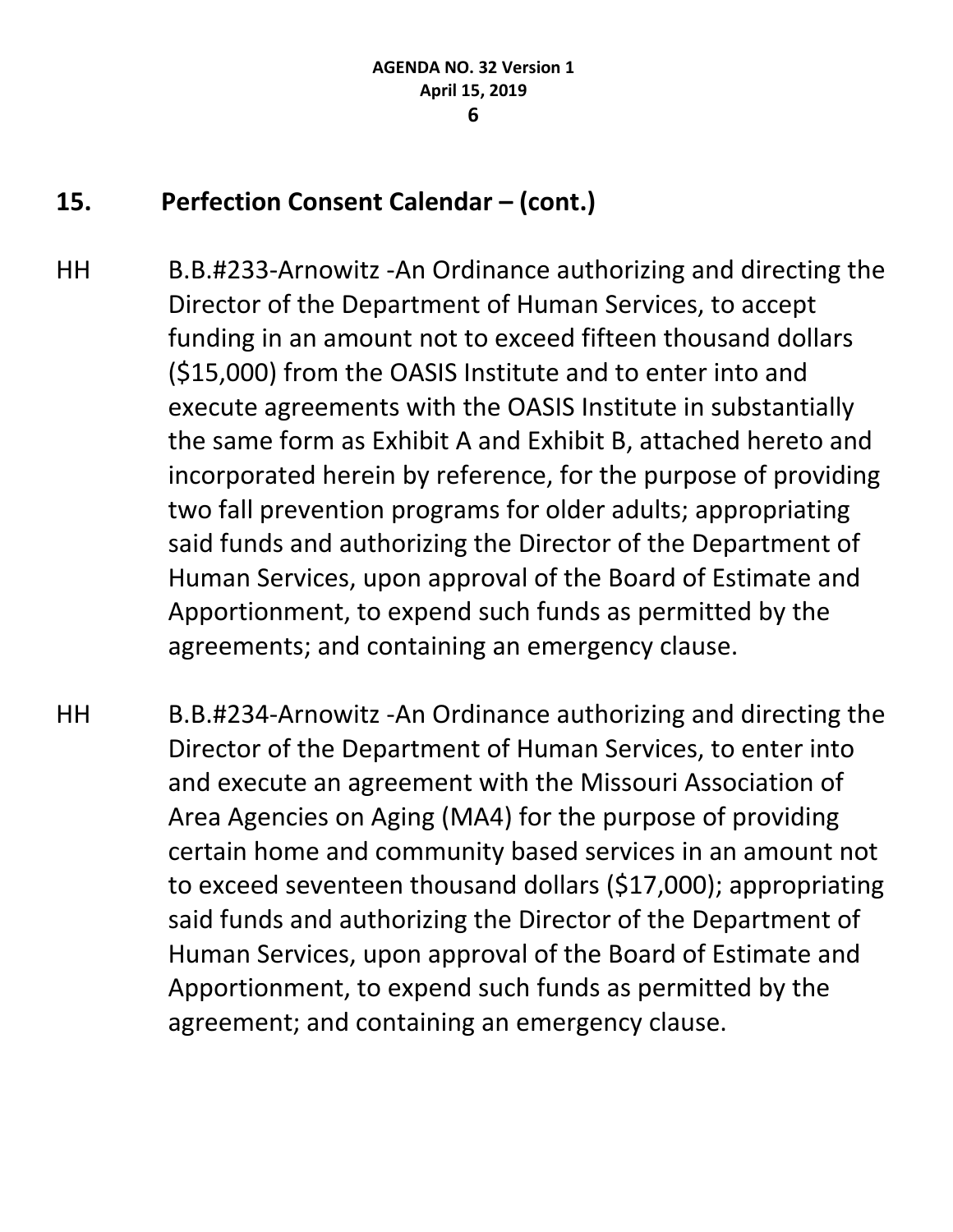### **15. Perfection Consent Calendar – (cont.)**

PS B.B.#235-Kennedy -An ordinance amending Section One of Ordinance 67588, to exclude those blocks of N. Kingshighway Blvd. between Delmar Blvd. and Wells Avenue from the Eighteenth Ward Liquor Control District.

## **16. Board Bills for Perfection** none

## **17. Third Reading Consent Calendar**

- STR B.B.#155 Kennedy An ordinance repealing Section One of Ordinance 63915, and in lieu thereof enacting a new Section One authorizing and directing the Director of Streets to permanently close, barricade, or otherwise impede the flow of traffic on Enright by blocking said flow seventy (70) feet east of the curb line of Newstead; and containing an emergency clause.
- STR B.B.#156 Kennedy An ordinance authorizing and directing the Director of Streets to permanently close, barricade, or otherwise impede the flow of traffic on Washington by blocking said flow at the west curb line of Newstead; and containing an emergency clause.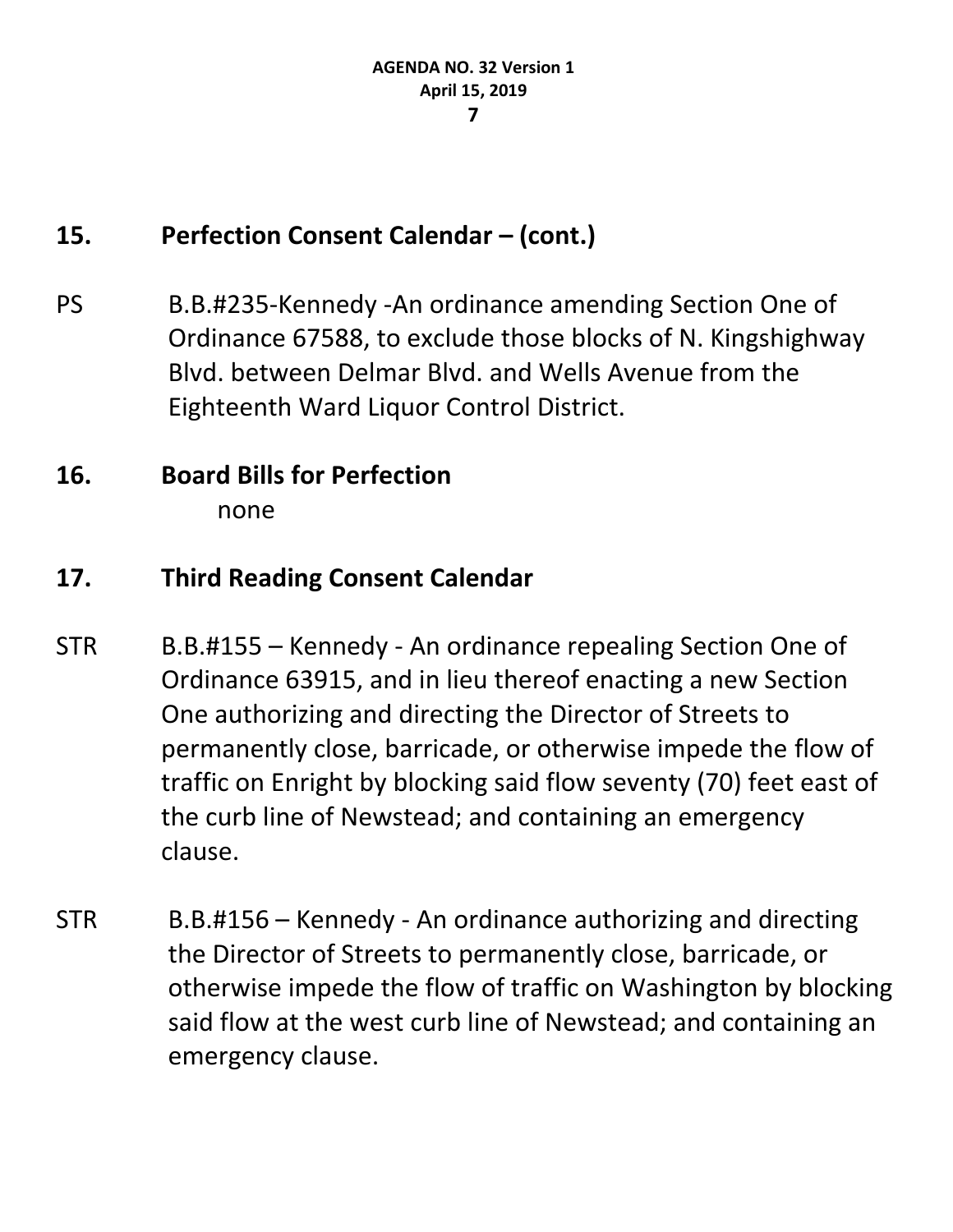- NDC B.B.#186-Bosley- An ordinance approving a Redevelopment Plan for the 3861 St. Louis Ave.
- NDC B.B.#187-Kennedy -An ordinance approving a Redevelopment Plan for the 4965-4975 Dr. Martin Luther King Dr.
- NDC B.B.#199-Davis -An ordinance approving a Redevelopment Plan for 3000 Locust St.
- NDC B.B.#205 Vollmer An ordinance approving a Redevelopment Plan for 1929 Edwards St. & 5210 Daggett Ave.
- NDC B.B.#206- Vollmer -An ordinance approving a Redevelopment Plan for 5126 Daggett Ave. & 5135 Daggett Ave.
- NDC B.B.#208 –Ingrassia An ordinance approving a Redevelopment Plan for 2647-2653 Locust St.
- NDC B.B.#209-Spencer -An ordinance approving a Redevelopment Plan for 3535 Michigan Ave.
- NDC B.B.#210-Roddy An ordinance approving a Redevelopment Plan for 4325-4333 Swan Ave.
- NDC B.B.#211 –Guenther -An ordinance approving a Redevelopment Plan for 2821-2823 Iowa Ave.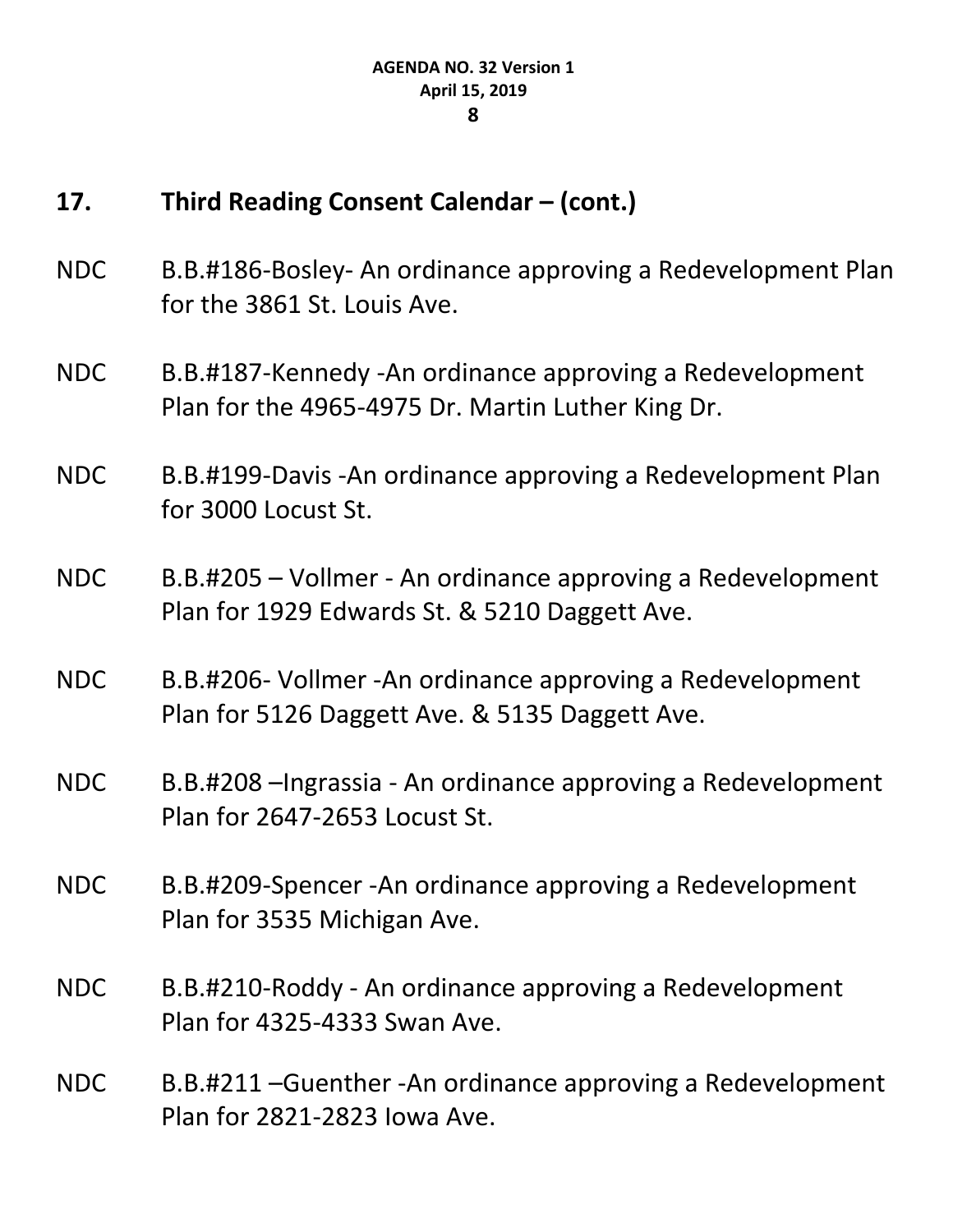- NDC B.B.#218-Vollmer -An ordinance approving a Redevelopment Plan for 5726 Reber Pl.
- NDC B.B.#220-Pres. Reed An ordinance approving a blighting study and Redevelopment Plan dated December 18, 2018 for the 5467-5559 Delmar Blvd. Redevelopment Area.
- NDC B.B.#221AA-Navarro -An ordinance approving a Redevelopment Plan for the 5539-5551 Pershing Ave.
- HUDZ B.B.#188AA Ingrassia/Green/Rice An ordinance to designate portions of the Tower Grove East Neighborhood as a Local Historic District under provisions of Title Twenty-Four of the Code, a complete description of the boundaries of the District more fully described in the body of this ordinance, and providing for a development plan including Design Standards to be applied within the district and containing a severability clause.
- WM B.B.#175CS- Coatar An ordinance authorizing and directing the Mayor and Comptroller to enter into a Lease Agreement with FRONT PAGE LOFTS, LLC, to lease property located in City Block 516, for a period of Ten (10) years, and for the purposes of conducting operations of the City of Saint Louis Board of Election Commissioners, and containing an emergency clause.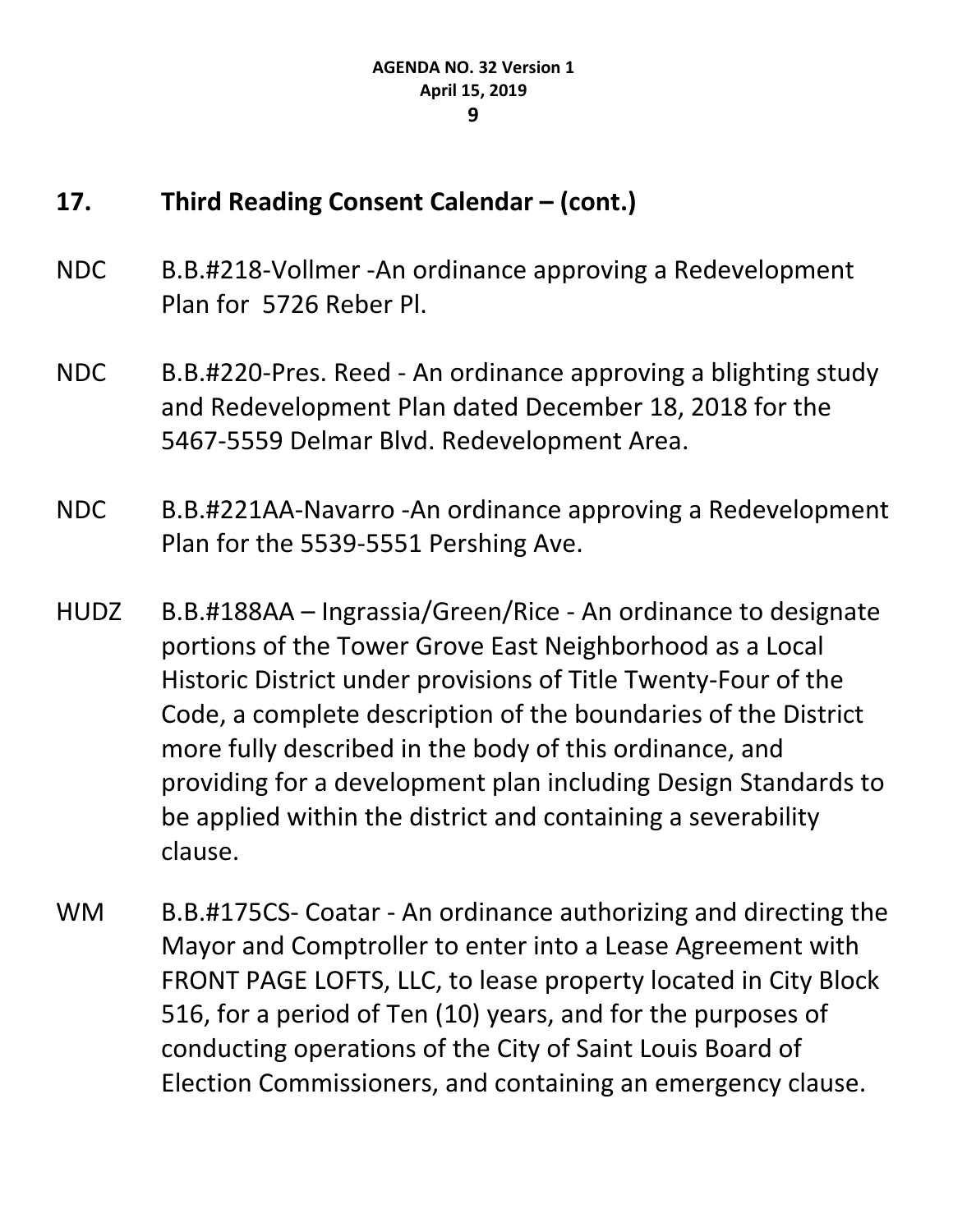- WM B.B.#229-Howard An Ordinance repealing Section One of Ordinance 48889, codified as Section 8.10.060 of the Revised Code, pertaining to the payment and discount of a tax imposed on cigarette merchants, and enacting in lieu thereof a new Section One of Ordinance 48889.
- LEG B.B.#26 –Ingrassia An ordinance to revise Ordinance 70737, approved March 2, 2018, pertaining to enforcement of code violations related to buildings, structures and premises in the City; by amending Ordinance 70737, Section Once Sub-section One C, related to the procedures for the collection of administrative citation; containing a severability clause and an emergency clause.
- LEG B.B.#136-Vaccaro An ordinance defining "recreational fire" as an outdoor fire, burning fuel other than rubbish, leaves, grass, paper, building materials except for untreated dimensional lumber, or logs larger than four (4) inches diameter, where the fuel is not contained in an incinerator, outdoor fireplace, portable outdoor fireplace, barbeque grill or barbeque pit, has a total fuel area no more than thirty (30) inches in diameter and eighteen (18) inches in height, used for pleasure, religious, ceremonial, cooking, warmth or similar purposes; and providing for the regulation of recreational fires; and containing an emergency clause.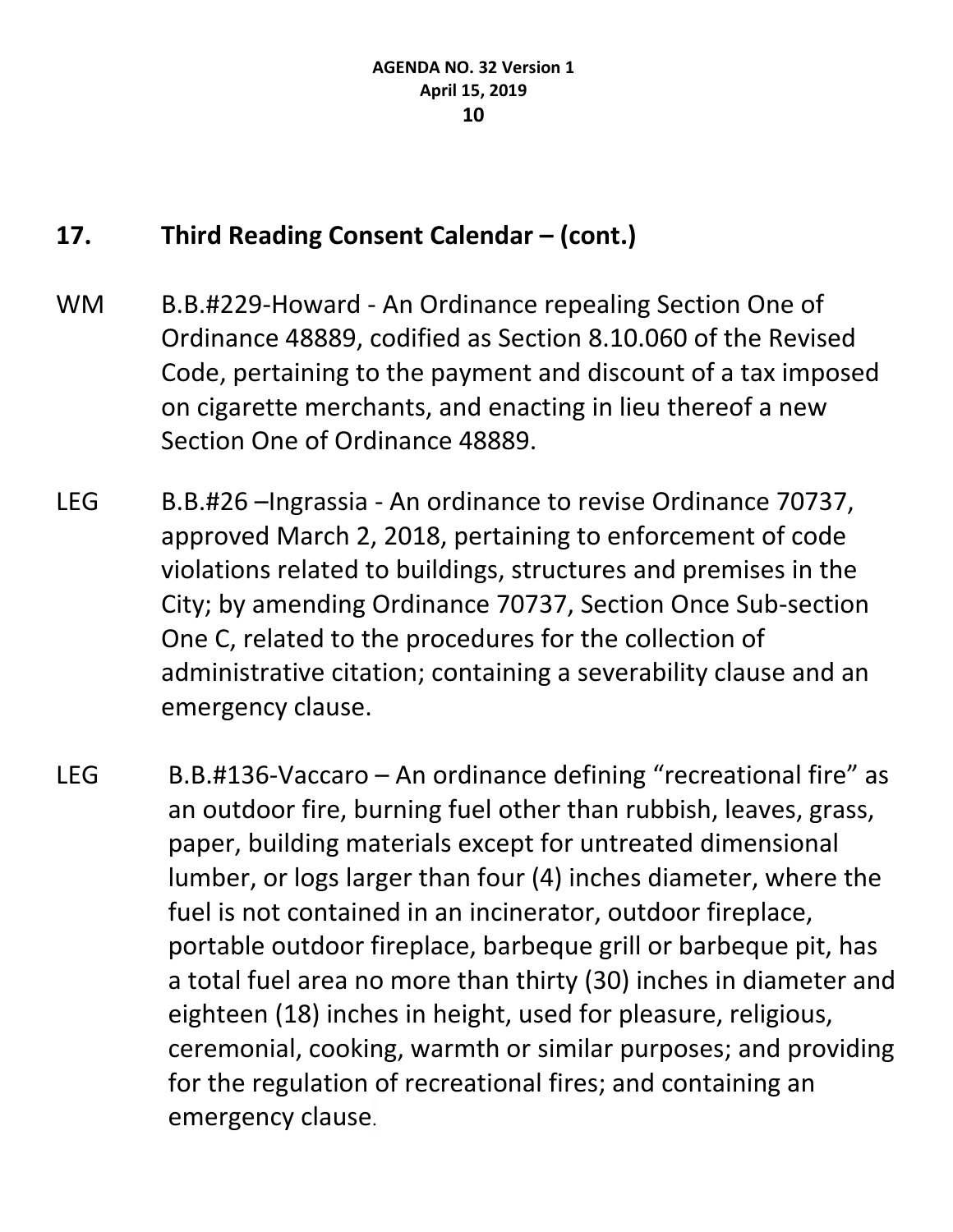- HUDZ B.B.#195 Oldenburg An Ordinance recommended by the Planning Commission pertaining to "The Lighthouse Area Special Use District;" repealing Section Six of Ordinance 70557 relating to Conditional Use Regulations for The Lighthouse Area Special Use District and enacting in lieu thereof a new section on the same subject matter; and containing a severability and an emergency clause.
- HUDZ B.B.#196 Oldenburg An Ordinance recommended by the Planning Commission pertaining to the Zoning Code, Title 26; amending Chapter 26.08 of the Revised Code by adding definitions for the terms micro wireless facility, small wireless facility, wireless facility, and utility stations and utility towers; repealing Section One of Ordinance 70555, codified as Chapter 26.20 of the Revised Code, pertaining to the "A" Single-Family Dwelling District, and enacting a new Chapter in lieu thereof on the same subject matter; repealing Section Five of Ordinance 64868.
- HUDZ B.B.#197 Oldenburg An Ordinance recommended by the Planning Commission pertaining to the Forest Park Southeast Form Based District; amending Ordinance 70732 by amending the definition for utility/communication uses, and repealing and replacing table 5.13; repealing Section One (C) of Ordinance 70732, and enacting a new Section One (C) in lieu thereof on same subject matter; and containing a severability and an emergency clause.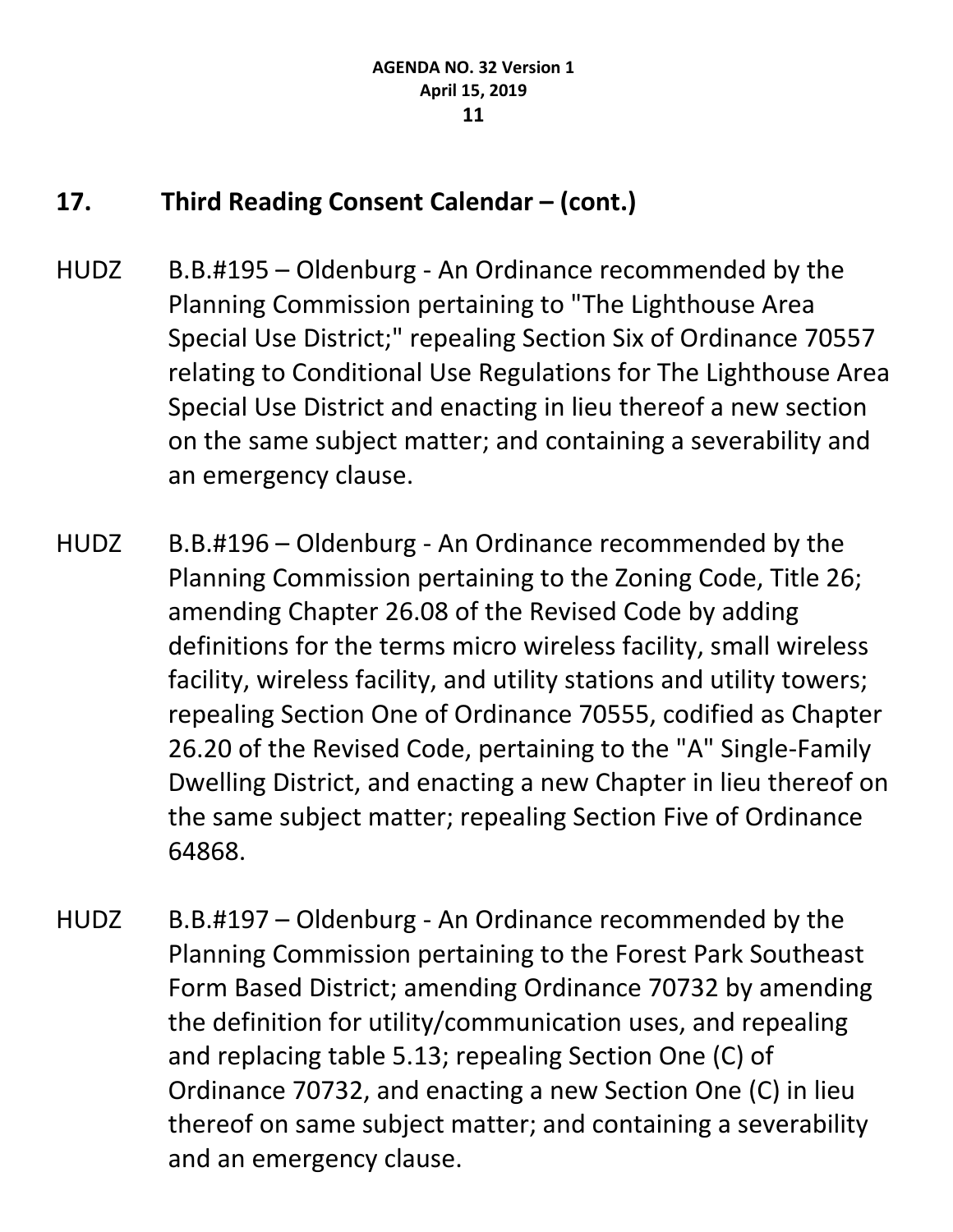HUDZ B. B.#198 – Oldenburg - An Ordinance recommended by the Planning Commission pertaining to the Central West End Form Based District; amending Ordinance 69406 by amending the definition for utility/communication uses, repealing and replacing table 5.13 and updating the regulatory plan maps; repealing Section One (C) of Ordinance 69406, and enacting a new Section One (C) in lieu thereof on same subject matter; and containing a severability and an emergency clause.

PS B.B. #212CS-Ingrassia/P. Boyd/Green/Cohn/Spencer/Vaccaro/ Coatar/Kennedy/Arnowitz/J. Boyd/Rice -An ordinance pertaining to the duties of the Commissioner of Corrections and St. Louis City Sheriff, amending Title 16, Chapter 16.16 by adding to new sections to Chapter 16.16; new section 16.16.350 requiring that the physical health needs of pregnant inmates, including providing for adequate nutrition, clothing, continued and adequate access to prenatal care and all other pregnancy related health services, and to limit the restraint of pregnant inmates throughout their pregnancies and postpartum period while in custody; and new section 16.16.360 requiring that adequate feminine hygiene supplies for all female and/or menstruating inmates be provided; and containing an emergency clause.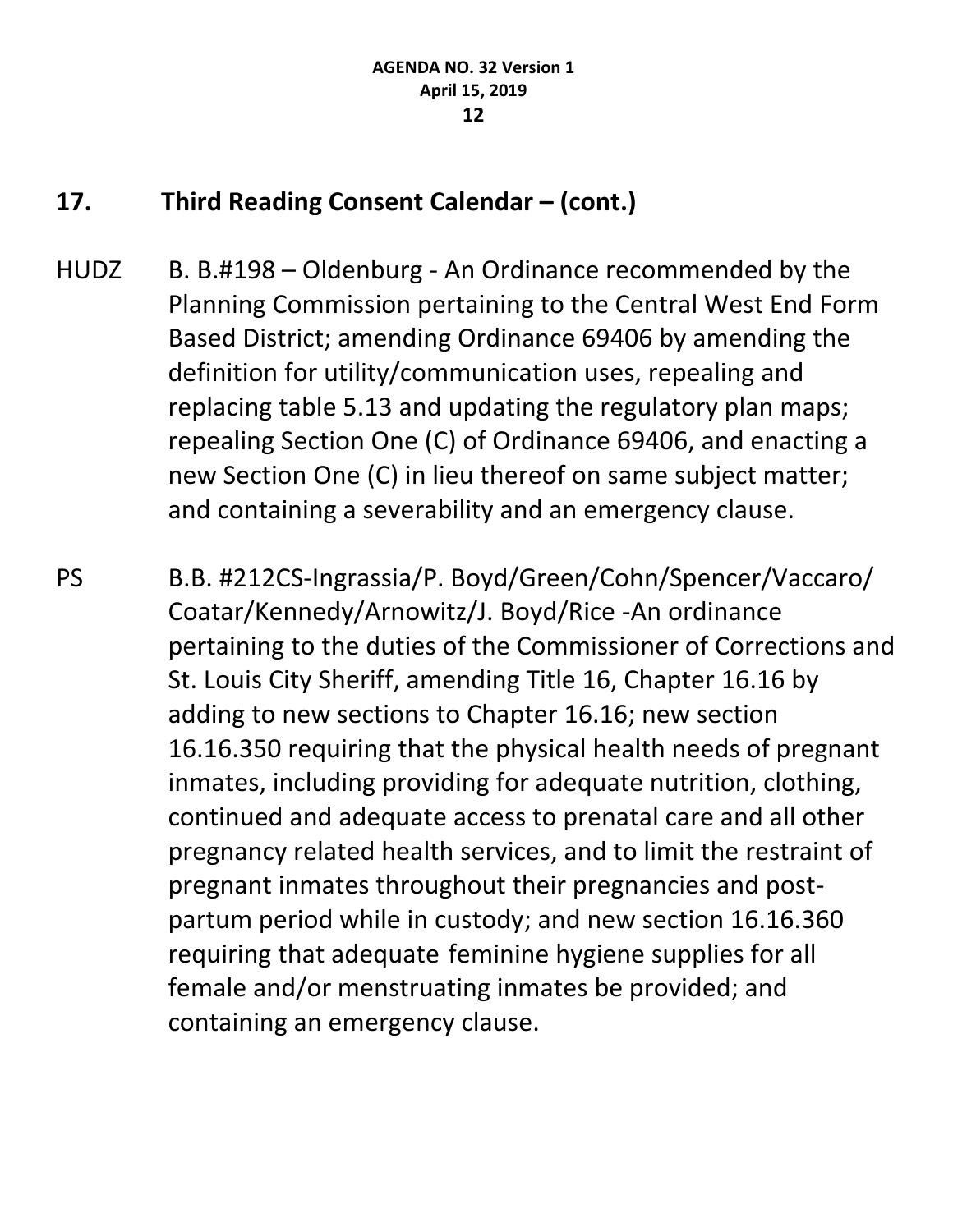HUDZ B.B.#166FS – Roddy - An ordinance determining that the Tax Increment Financing Plans listed in Exhibit "A" are making satisfactory progress under the proposed time schedule for completion of projects therein.

### **18. Third Reading/Report of Engrossment and Final Passage.**

PE B.B.#231- Tyus/Muhammad - An ordinance enacted pursuant to Section 56.540, Revised Statutes of Missouri to repeal Ordinance No. 70056 relating to the Office of the Circuit Attorney, allocating the positions established by Section 56.540, [R.S.Mo.](https://urldefense.proofpoint.com/v2/url?u=http-3A__R.S.Mo&d=DwMFaQ&c=jGUuvAdBXp_VqQ6t0yah2g&r=klzKtApNfCjuXf7LrMlPDWKXDZqvX1cRbgexjDXEqro&m=tH9Vaen2pewlfXn2a424L1Pq-ev2Du1QP9Cpv6AeQsw&s=r19C_Qb08iiaz9rxK7eQXFw-jYjU_NuFVdagZJkoTVU&e=) to classes with grades and a schedule setting minimum and maximum salaries for such grades by repealing Section Two and replacing said Section with provisions of this ordinance, providing that such salaries be paid bi-weekly; providing for payment of overtime wages shall be subject to the requirements of the Fair Labor Standards Act of 1938, as applicable, and shall be allowed on the basis of hours worked and the bi-weekly rate of pay. Compensatory time may be allowed in lieu of overtime pay as provided by law when such overtime is authorized as necessary by the Circuit Attorney and containing an emergency clause.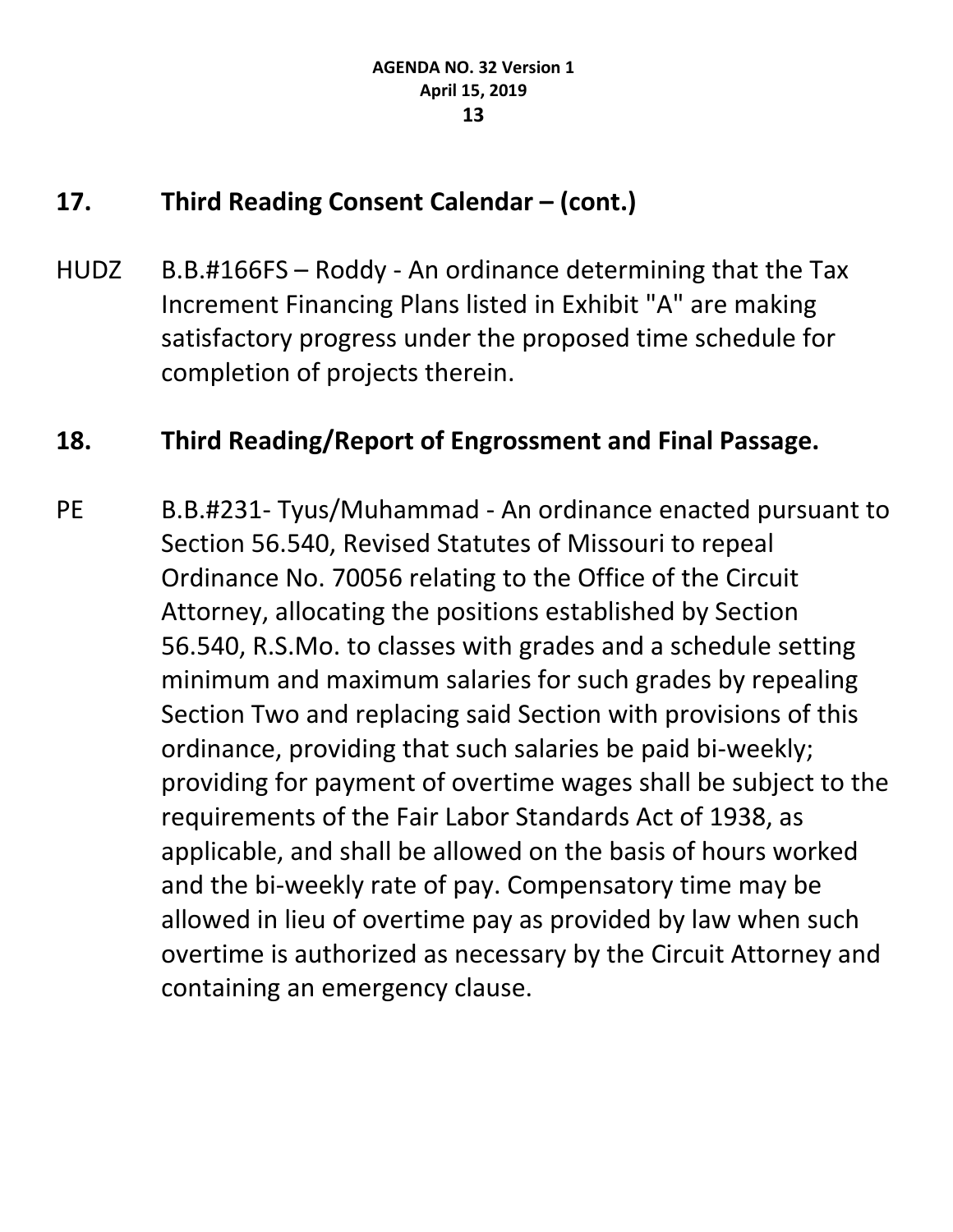#### **19. Report of the Enrollment Committee.**

B.B.#155 - #156 - #186 - #187 - #199 - #205 - #206 - #208 - #209 - #210 - #211 - #218 - #220 - #221AA - #188AA -#175CS - #229 - #26 - #136 - #195 - #196 - #197 - #198 - #212CS - #231 - #166FS

### **20. Courtesy Resolutions Consent Calendar**

- Res.#244 Murphy/Arnowitz The Board of Aldermen celebrate the accomplishments of Eagle Scout Zachary Howard Mueller.
- Res.#245 Tyus/Moore The Members of this Honorable Board of Aldermen express our deepest heartfelt sympathy upon the passing of Thomas Walter Gooch.
- Res.#246 Pres. Reed The Board of Aldermen recognize The German Cultural Society of St. Louis for sharing their traditions and customs with the residents of St. Louis and their many contributions to the Midwest region.
- Res.#247 Pres. Reed The Board of Aldermen recognize and Herbert Quelle, Consul General of Germany, for his many contributions as ambassador to the Midwest region.
- Res.#248 P. Boyd The Board of Aldermen applaud Pastor Jeff Perry and acknowledge the remarkable contributions of Service International and the Build a Bag Project.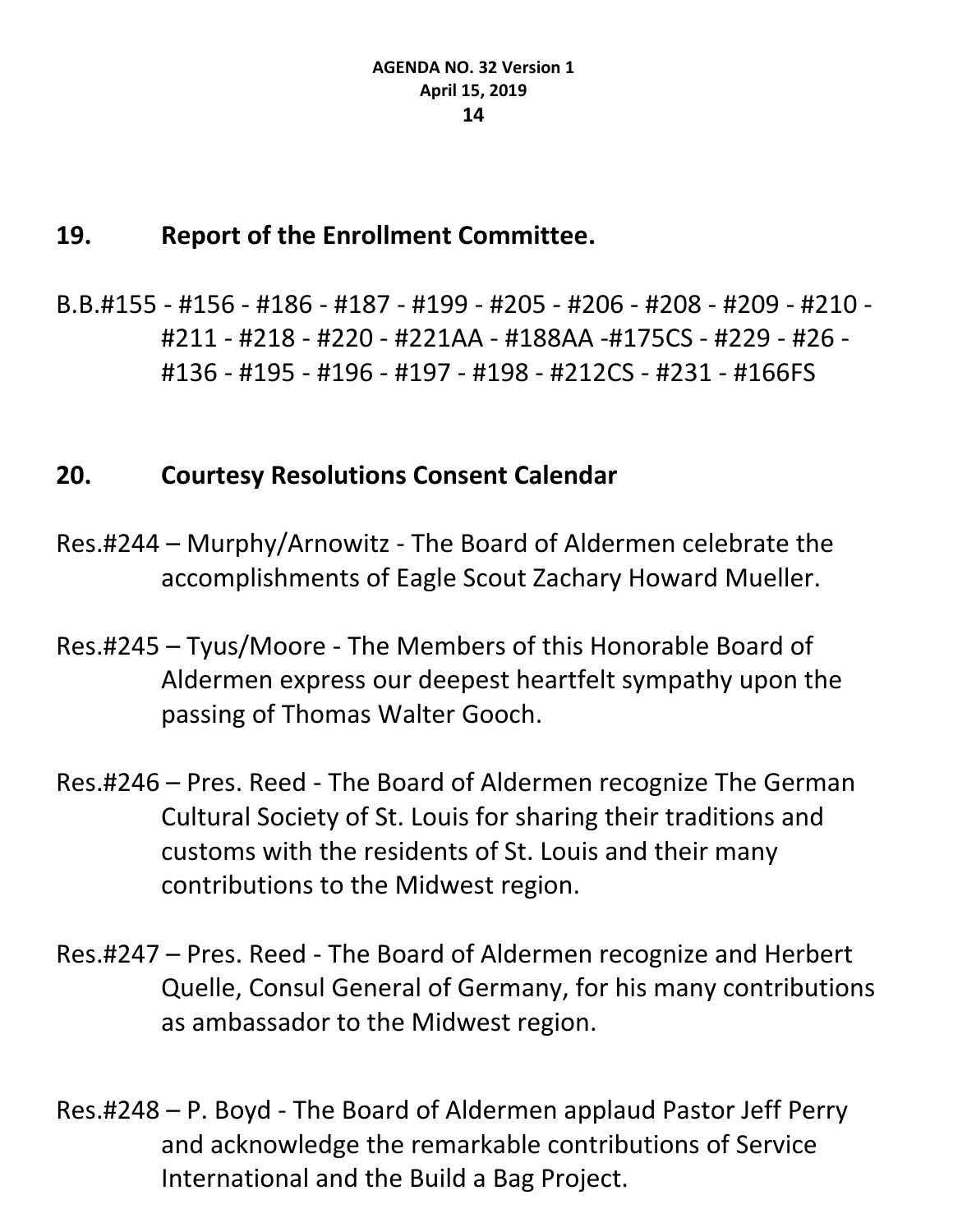- Res.#249 Cohn The Board of Aldermen expresses their deepest heartfelt sympathy upon the passing of Kayte V. Ward.
- Res.#250 Pres. Reed The Board of Aldermen recognize and celebrate the life of Mr. Frank Gieson and acknowledge and thank him for his great contributions to the City.
- Res.#251 Pres. Reed The Board Aldermenof say thank you and good luck to Anthony (Tony) Mitchell Pettiford after thirty-eight years of commitment and dedication to the citizens of St. Louis and we wish him peace and happiness in his retirement.
- Res.#252 P. Boyd The Board of Aldermen celebrate the life and contributions of Chrishaun "Church Boy" Hilliard.
- Res.#253 NUMBER NOT USED THIS SESSION
- Res.#256 Murphy/Howard/Pres. Reed The Board of Aldermen to welcome Senator Aidan Davitt to St. Louis and thank him for his role in the annual St. Patrick's Day Parade.
- Res.#257 Murphy/Howard/Pres. Reed The Board of Aldermen recognize Kevin Short and to thank him for his many contributions to the St. Louis region and for his dedication to the education and welfare of so many children in the area.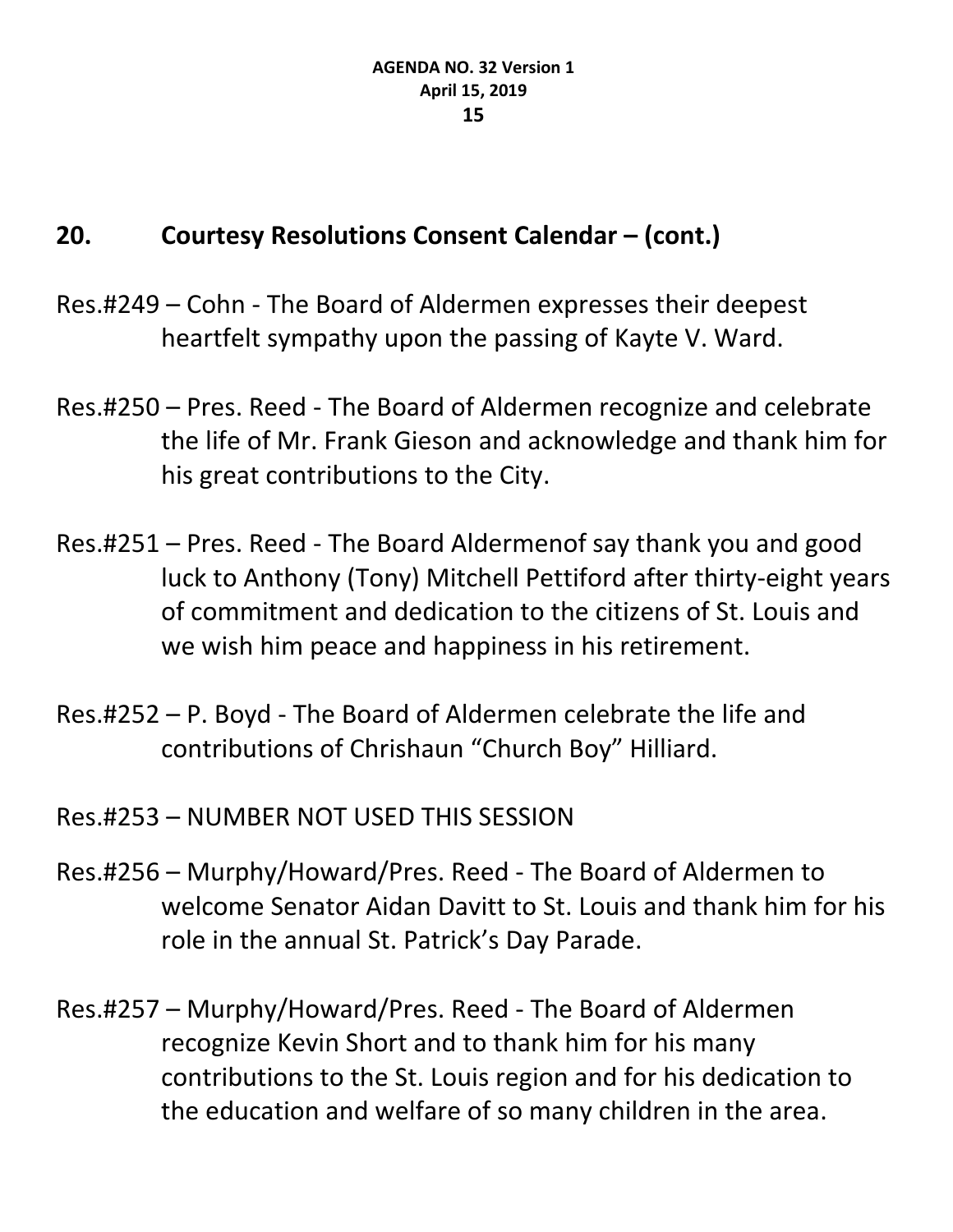- Res.#258 Muhammad/Pres. Reed The Board of Aldermen recognize Imam Jihad Mu'Min and acknowledge his many contributions to the community.
- Res.#259 Hubbard The Board of Aldermen notes passing of Marsha Harriet Greer.
- Res.#260 Davis The Board of Aldermen join the celebration of Marvin Penze Gaye, Jr., a history making artist and social activist whose music inspired and impacted generations of people worldwide.
- Res.#261 Pres. Reed The Board of Aldermen recognize, acknowledge, and thank Marva Jean Johnson for her service to others and her many contributions to the St. Louis community.
- Res.#262 Davis The Board of Aldermen to recognize the accomplishments and congratulate the Innovative Concept Academy's class of 2019 and to wish them continued success.
- Res.#263 Kennedy The Board of Aldermen acknowledge, congratulate and thank the St. Louis NAACP and its dedicated leadership team for a job well done and for its many accomplishments aimed at improving the quality of life in the City.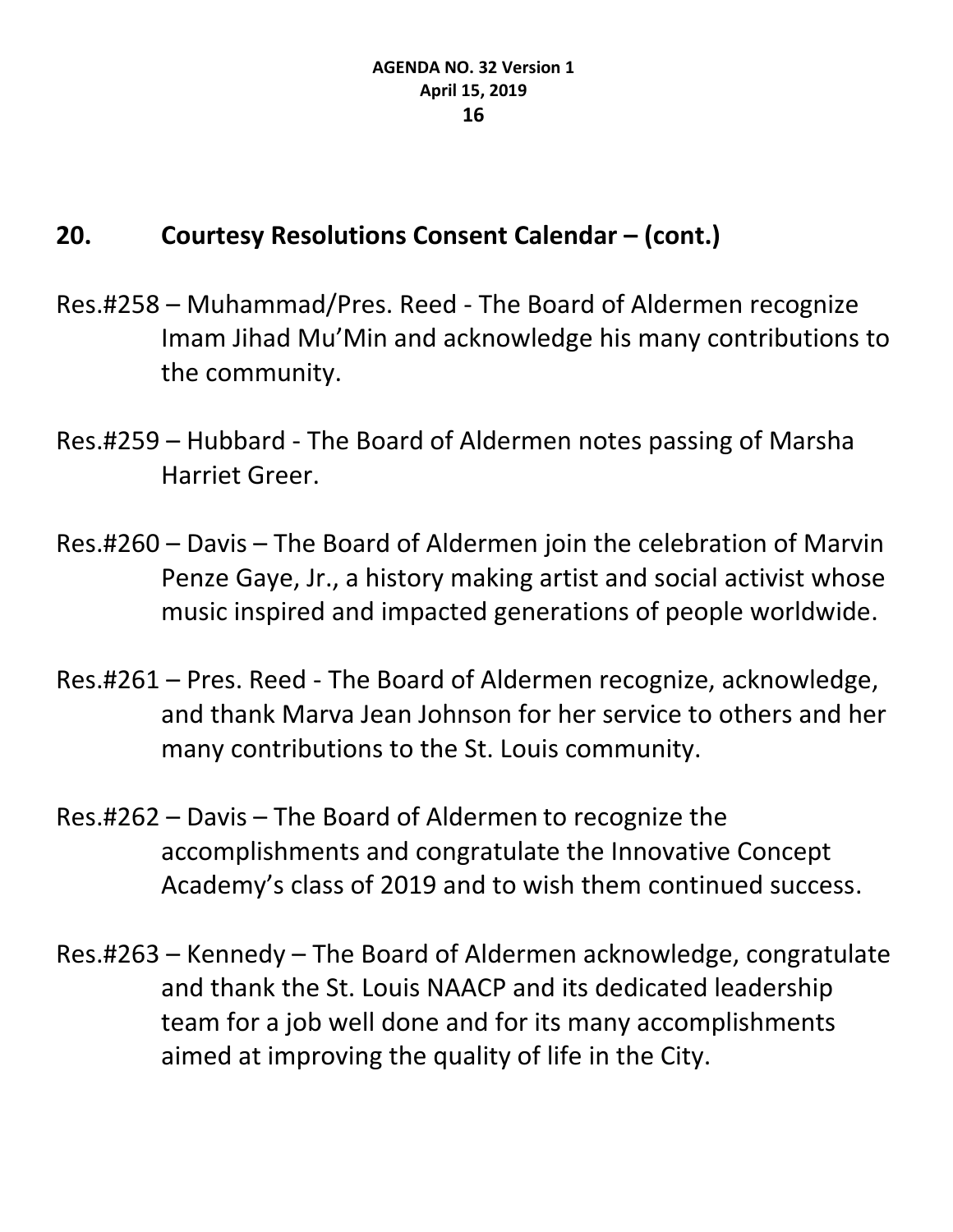- Res.#264 Kennedy The Board of Aldermen acknowledge, congratulate and thank the Sudan Illustrators and its dedicated leadership team for a job well done.
- Res.#265 Kennedy The Board of Aldermen acknowledge, congratulate and thank the Urban League of Metropolitan St. Louis and it's dedicated leadership team for a job well done.
- Res.#266 Kennedy The Board of Aldermen acknowledge, congratulate and thank Ms. Gloria Taylor, CWAH and it's dedicated staff for a job well done.
- Res.#267 Kennedy The Board of Aldermen acknowledge, congratulate and thank Ms. Dionne Ferguson, Good Journey, its dedicated staff and leadership team for a job well done.
- Res.#268 Kennedy The Board of Aldermen acknowledge, congratulate and thank the Vandeventer Citizens for a Better Community (VCBC) and its dedicated leadership team for a job well done.
- Res.#269 Kennedy The Board of Aldermen acknowledge, congratulate and thank Mercy Seat Baptist Church its past and present pastor and its dedicated leadership team for a job well done.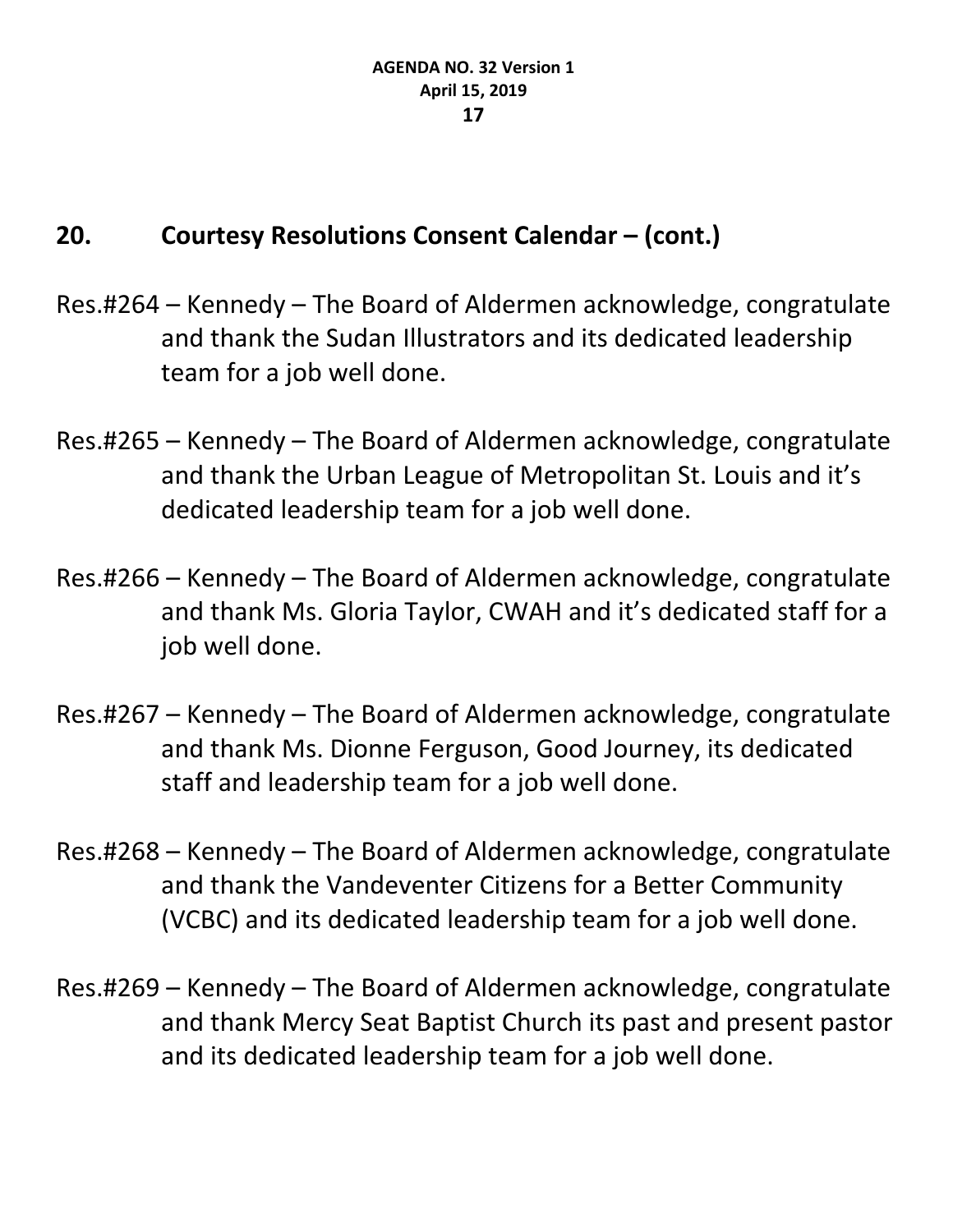- Res.#270 Kennedy The Board of Aldermen acknowledge, congratulate and thank the Lewis Place Home Owners Association and its dedicated leadership team for a job well done.
- Res.#271 Kennedy The Board of Aldermen acknowledge, congratulate and thank the Weed and Seed Association and its dedicated leadership team for a job well done.
- Res.#272 Kennedy The Board of Aldermen acknowledge, congratulate and thank the 4400 Washington Block Unit Association and its dedicated leadership team for a job well done.
- Res.#273 Kennedy The Board of Aldermen acknowledge, congratulate and thank the BFGF and its dedicated leadership team for a job well done.
- Res.#274 Kennedy The Board of Aldermen acknowledge, congratulate and thank the Cook Combined Block Unit Association and its dedicated leadership team for a job well done.
- Res.#275 Kennedy The Board of Aldermen acknowledge, congratulate and thank the 3900-4000 West Belle Block Unit Association and its dedicated leadership team for a job well done.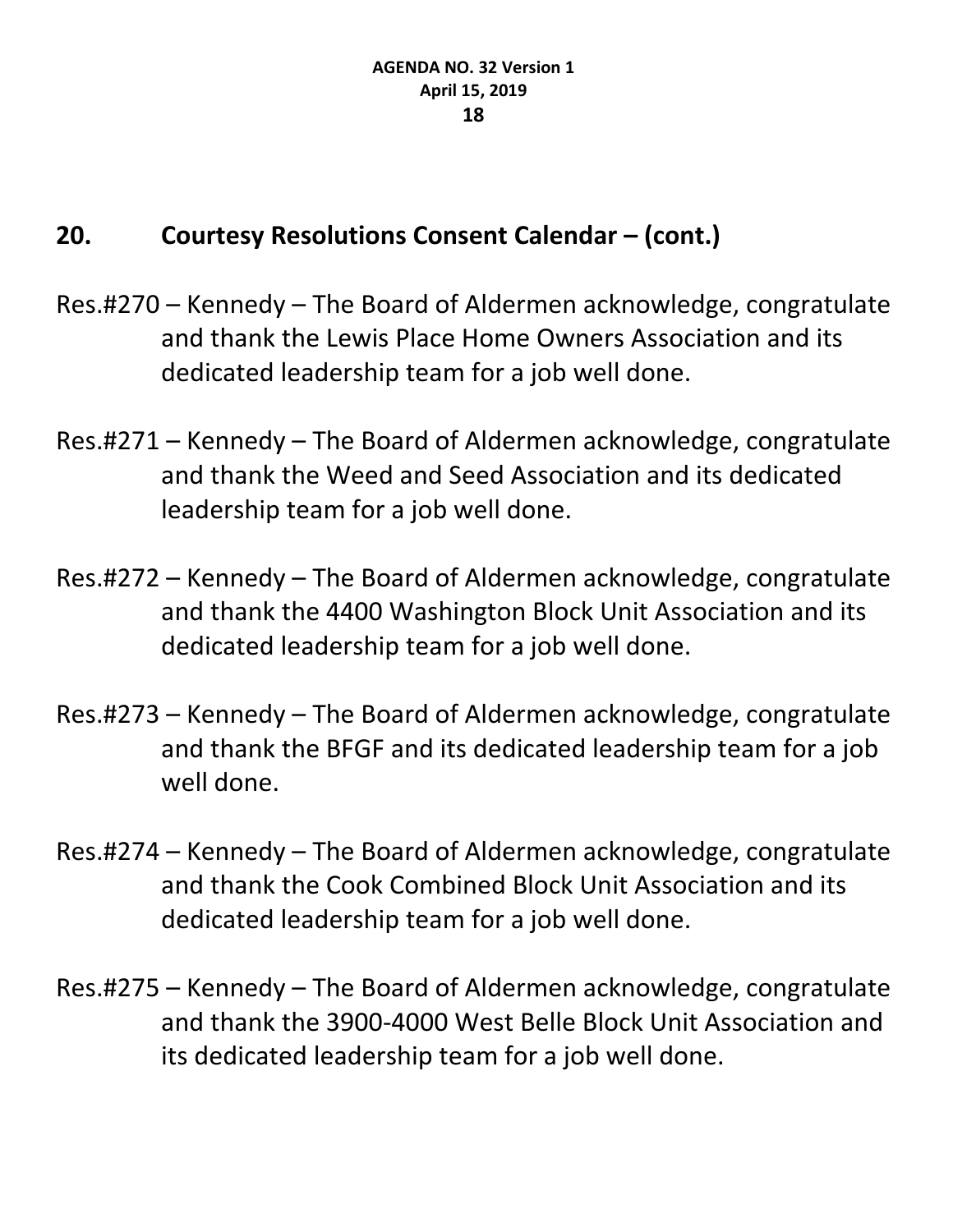- Res.#276 Kennedy The Board of Aldermen acknowledge, congratulate and thank the Centennial Christian Church, its pastor and its dedicated leadership team for a job well done.
- Res.#277 Kennedy The Board of Aldermen acknowledge, congratulate and thank the Academy/Sherman Park Neighborhood Association and its dedicated leadership team for a job well done.
- Res.#278 Kennedy The Board of Aldermen acknowledge, congratulate and thank the Covenant Blue Neighborhood Association and its dedicated leadership team for a job well done.
- Res.#279 Kennedy The Board of Aldermen acknowledge, congratulate and thank the 4300 Washington Block Unit Association and its dedicated team for a job well done.
- Res.#280 Kennedy The Board of Aldermen acknowledge, congratulate and thank the 4100 Enright Block Unit Association and its dedicated leadership team for a job well done.
- Res.#281 Kennedy The Board of Aldermen acknowledge, congratulate and thank Fire Fighters Institute for Racial Equality (FIRE) and its dedicated leadership team for a job well done.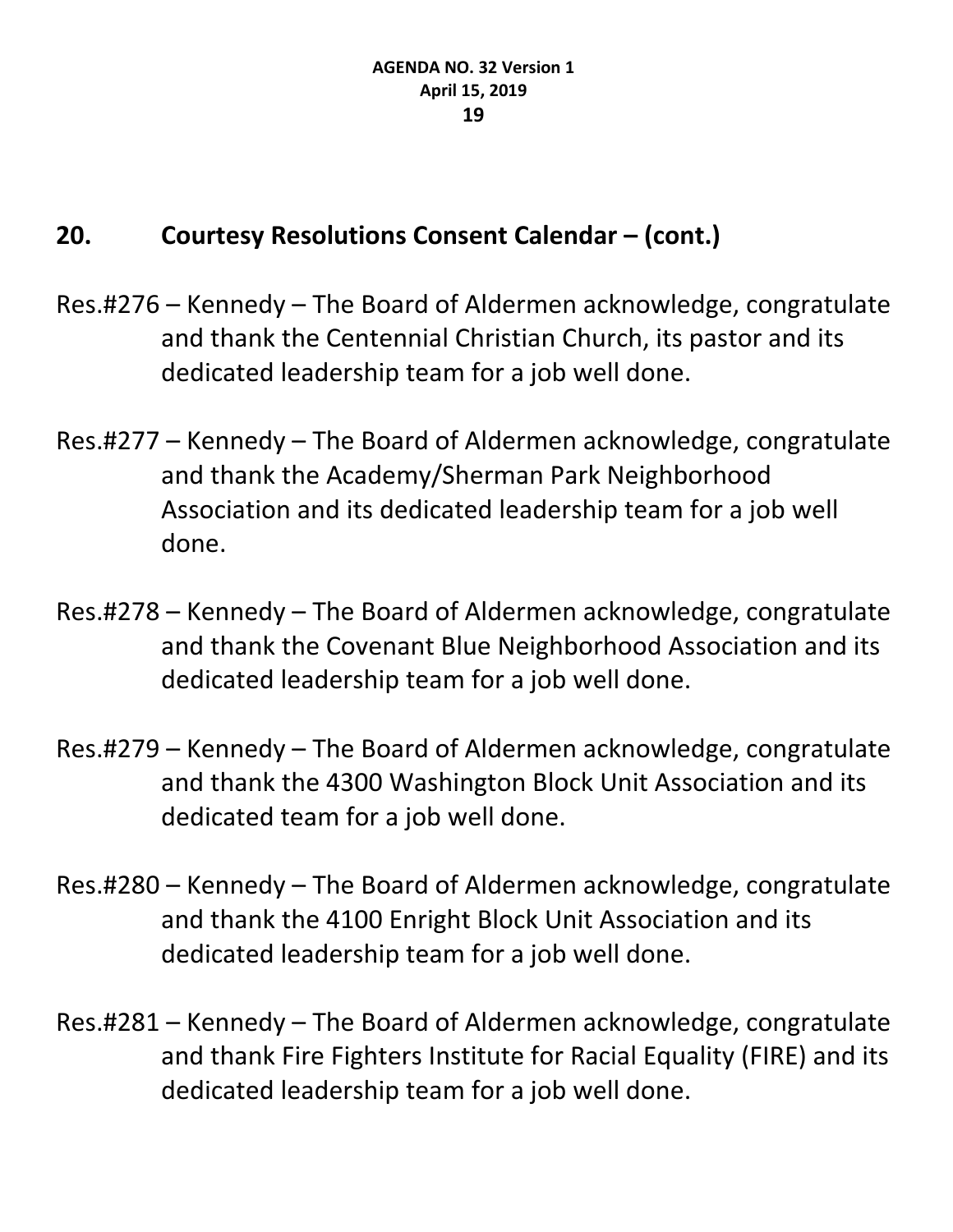- Res.#282 Kennedy The Board of Aldermen acknowledge, congratulate and thank the Fountain Park/Lewis Place Neighborhood Association and its dedicated leadership team for a job well done.
- Res.#283 Kennedy The Board of Aldermen acknowledge, congratulate and thank the Lewis Place Historic Association and its dedicated leadership team for a job well done.
- Res.#284 Kennedy The Board of Aldermen acknowledge, congratulate and thank Greater Bethlehem Baptist Church, its past and present pastor and its dedicated leadership team for a job well done.
- Res.#285 Kennedy The Board of Aldermen acknowledge, congratulate and thank Hopewell Missionary Baptist Church, its pastor and its dedicated leadership team for a job well done.
- Res.#286 Kennedy The Board of Aldermen acknowledge, congratulate and thank Kenneth Hutchinson a job well done.
- Res.#287 Kennedy The Board of Aldermen acknowledge, congratulate and thank the Ethical Society of Police (ESOP) and its dedicated leadership team for a job well done.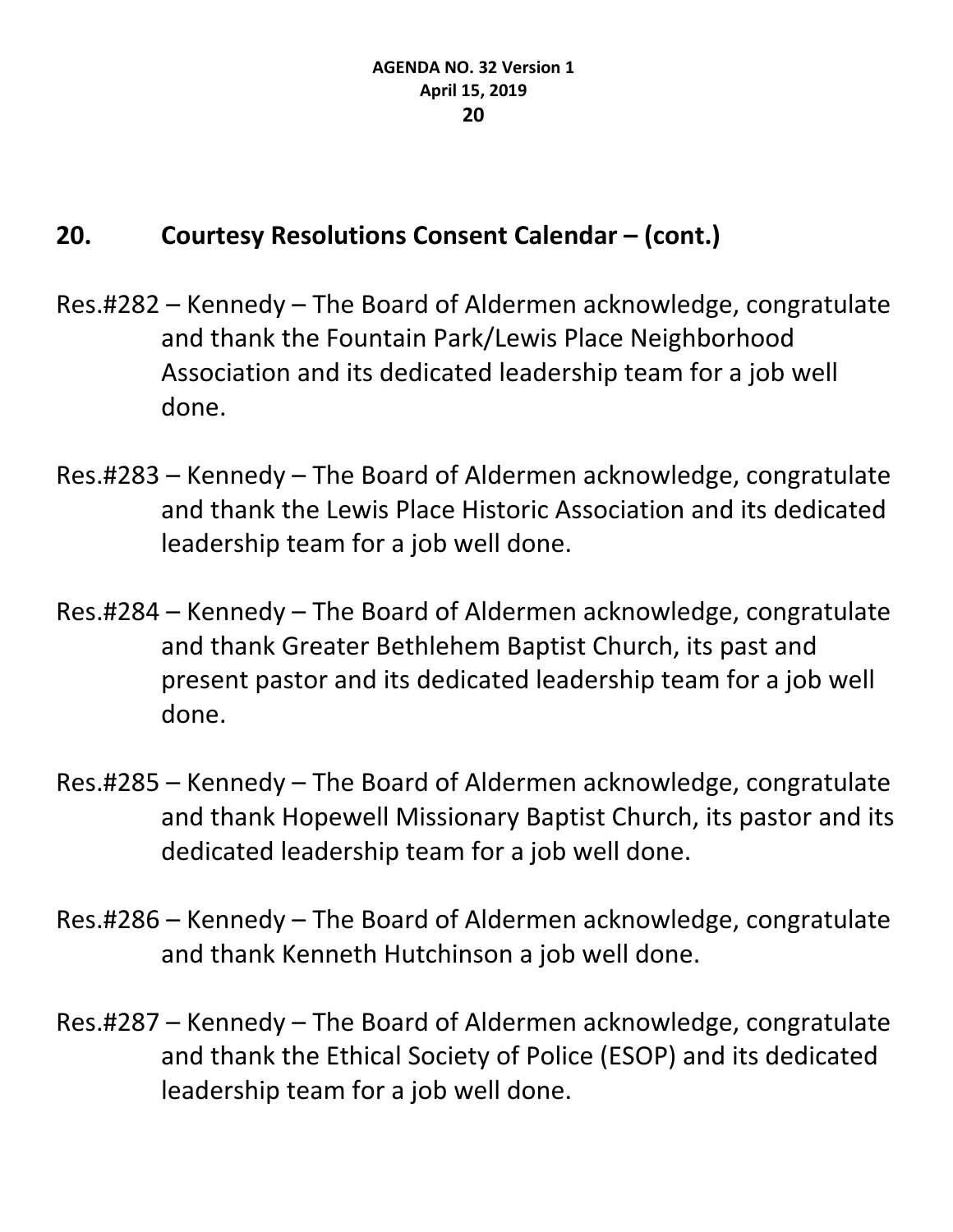- Res.#288 Kennedy The Board of Aldermen acknowledge, congratulate and thank the Fountain Park Block Unit Association and its dedicated leadership team for a job well done.
- Res.#289 Howard The Board of Aldermen acknowledges March 2019 as Bleeding Disorder Awareness Month.
- Res.#290 Kennedy The Board of Aldermen acknowledge, congratulate and thank the Fountain Park/Lewis Place Development Association and its dedicated leadership team for a job well done.
- Res.#291 Vollmer/Pres. Reed The Board of Aldermen congratulate Nedra Holst peace and happiness in her retirement.
- Res.#292 Davis/Vaccaro/Pres. Reed The Board of Aldermen notes the passing of Charles E. McCrary, Sr.
- Res.#293 Davis The Board of Aldermen notes the passing of Elmer "Nick" Nichols.
- Res.#294 Davis The Board of Aldermen notes the passing of Richard McMillan.
- Res.#296 Ingrassia The Board of Aldermen wishes our colleague Scott Ogilvie much success in his future endeavors.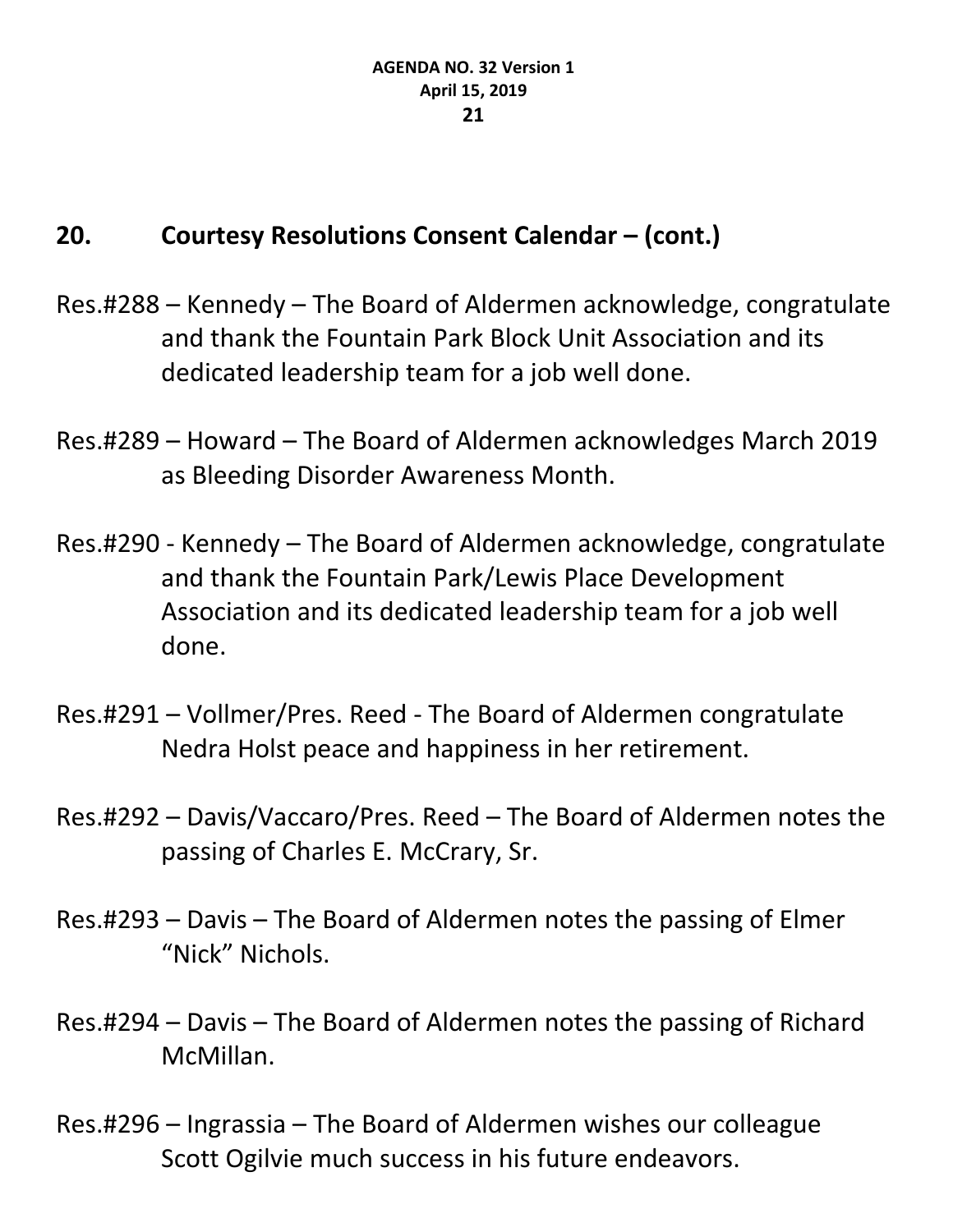### **21. First Reading of Resolutions.**

- Res.#295 J. Boyd the Board of Aldermen encourages the LRA to adopt a policy which will govern the use of the funding derived from the bonds authorized by Board Bill 222 and such policy shall provide for a transparent process for the selection, contracting, and sale of such properties utilizing Prop NS funds and such process shall provide for citizen input in an advisory role of the property selection.
- **22. Second Reading Resolutions, Committee Reports & Adoptions.** none
- **23. Miscellaneous and Unfinished Business.**
- HUDZ St. Louis Affordable Housing Commission: Leonard Jones, Steven Foelsch, Gail Brown, Deanetta James and Annette Booth.
- **24. Announcements**
- **TUESDAY, APRIL 16, 2019**

**FULL BOARD MEETING – ROOM 230 - 10:00 A.M. CHAMBERS**

**FIRST MEETING OF THE 2019-2020 SESSION**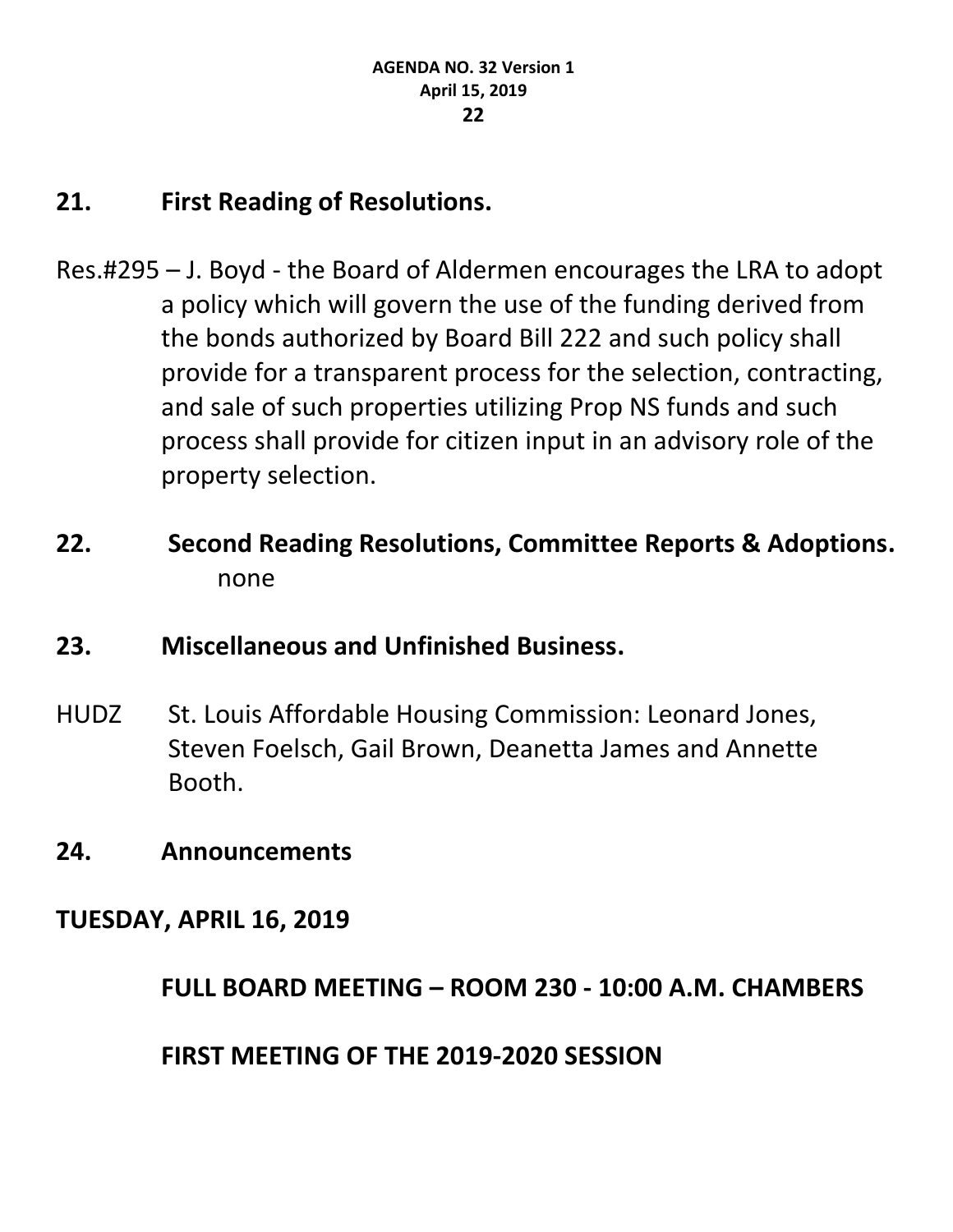#### **AGENDA NO. 32 Version 1 April 15, 2019 23**

#### **WEDNESDAY, APRIL 17, 2019**

#### **NO MEETINGS**

#### **THURSDAY, APRIL 18, 2019**

#### **NO MEETINGS**

#### **FRIDAY, APRIL 19, 2019**

#### **NO MEETINGS**

**25. Excused Aldermen**

#### **26. Adjournment**

#### **27. Calendar**

**FRIDAY, APRIL 26, 2019 – FULL BOARD MEETING FRIDAY, MAY 3, 2019 – FULL BOARD MEETING FRIDAY, MAY 10, 2019 – FULL BOARD MEETING FRIDAY, MAY 17, 2019 – FULL BOARD MEETING THURSDAY, MAY 23, 2019 – FULL BOARD MEETING FRIDAY, MAY 24, 2019 – NO MEETINGS MONDAY, MAY 27, 2019 – OFFICE CLOSED (MEMORIAL DAY HOLIDAY) FRIDAY, JUNE 7, 2019 – FULL BOARD MEETING FRIDAY, JUNE 14, 2019 – FULL BOARD MEETING FRIDAY, JUNE 21, 2019 – FULL BOARD MEETING FRIDAY, JUNE 28, 2019 – FULL BOARD MEETING THURSDAY, JULY 4, 2019 – OFFICE CLOSED (4TH OF JULY HOLIDAY) FRIDAY, JULY 5, 2019 – FULL BOARD MEETING FRIDAY, JULY 12, 2019 – FULL BOARD MEETING**